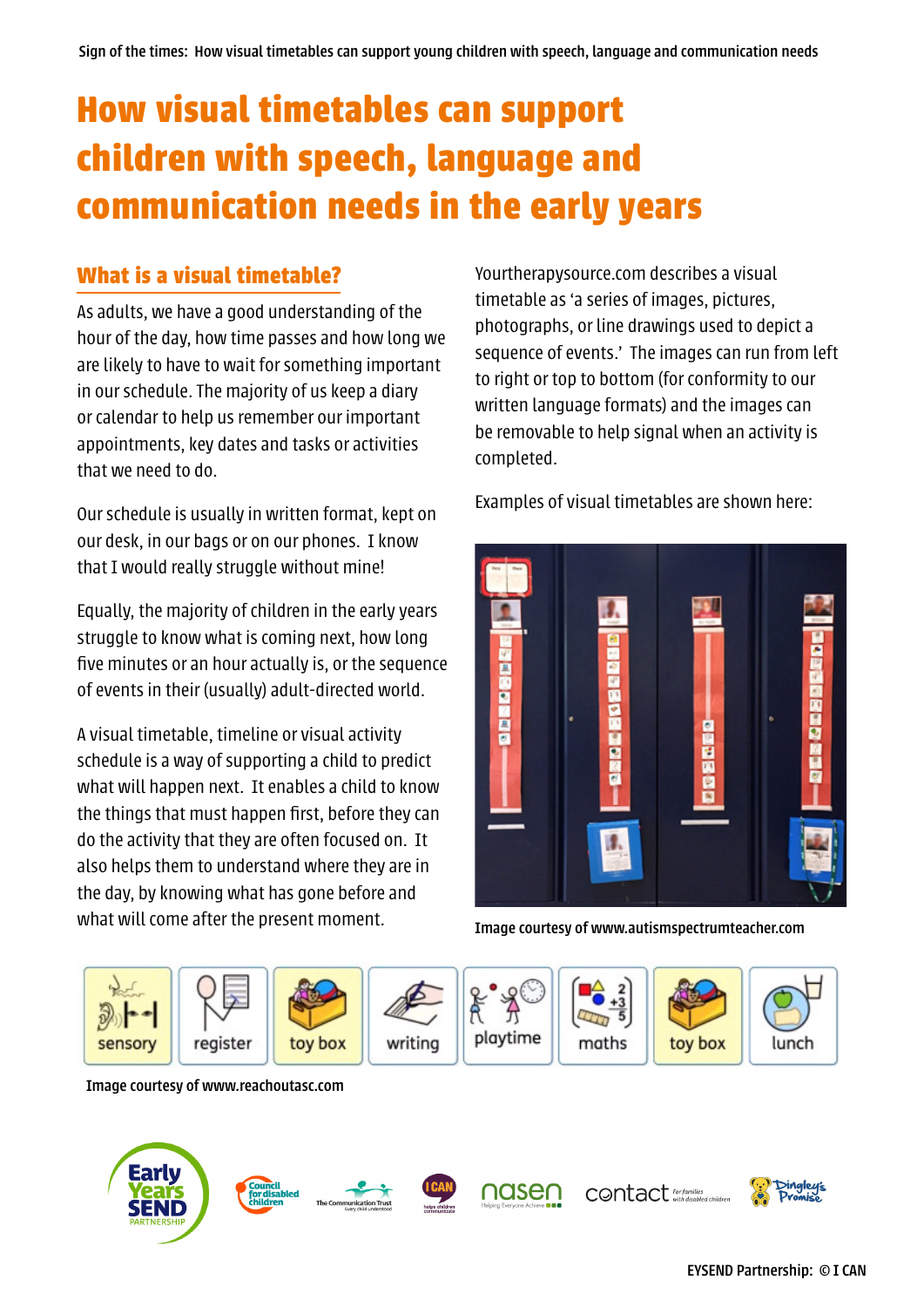Visual timetables can be used for children in whole groups, or be individually tailored for particular children to work through on a one to one basis. The general format can remain the same across a range of age groups, but the images and content should change according to the age and development of the child.

The visual timetable can cover activities across the whole day, or across a shorter period of time such as a morning or afternoon, or even be broken down into smaller steps within an individual activity or routine. It might be particularly helpful with key routines such as washing hands or getting ready for home-time.

# **Should I use a visual timetable for a child with speech, language and communication needs?**

Because of the particular impact of speech, language and communication needs, and some other special educational needs and disabilities, visual timetables can be particularly useful for helping these children to understand their day and predict what is coming next.

You may have heard about visual timetables or schedules in relation to children on the autistic spectrum. Many of the communication and anxiety issues that the use of visual timetables seeks to resolve for these children are the same for children with speech, language and communication needs.

Knight et al (2015) identified that visual timetables can be considered evidenced based practice when used with children on the autistic spectrum. As

with much good practice, when used correctly (see below), visual timetables are useful for all children, not just those with additional needs.

Visual timetables can be used in early years settings as well as at home.

## Visual timetables can help children who:

- **I** struggle to understand what is being said
- $\Box$  find it difficult processing spoken information

 $\Box$  have poor auditory memories (difficulty listening and remembering information they have heard)

 $\Box$  have reduced understanding of time and the passing of time

 $\Box$  have increased anxiety related to change, or moving from one activity to another.

## The benefits of visual timetables are that they:

 $\Box$  provide visual representation of information that is being discussed

help reduce anxiety or stress when a child is moving from one activity to another, or waiting for a particular event

**p** provide a simple way of understanding the past, present and future. This supports a child to know where they are in time

 $\Box$  enable opportunity to reflect on activities that have already happened

 $\Box$  provide boundaries for planning activities and moving from one activity to another.











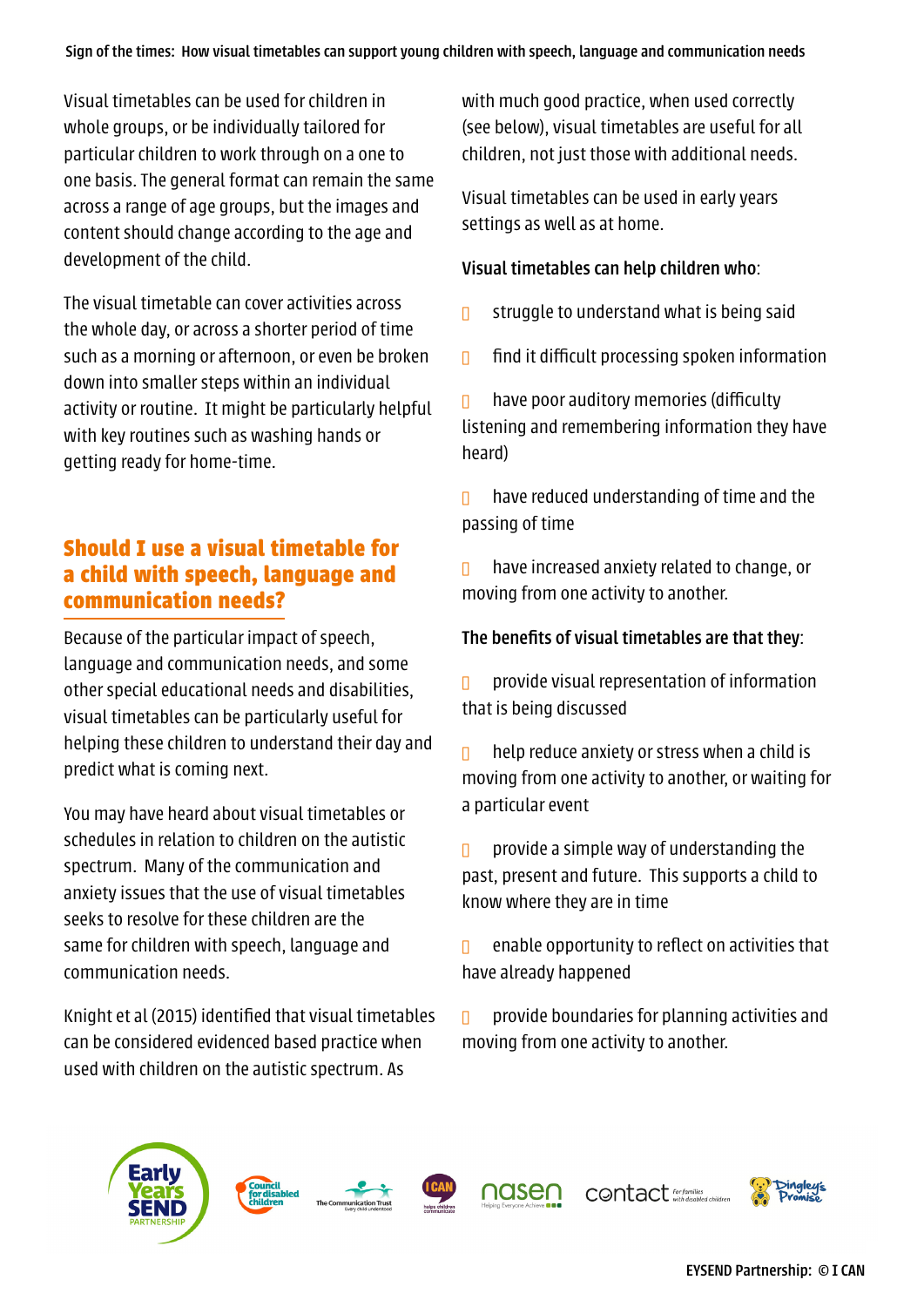## **How can I get a visual timetable?**

There are some commercially available visual timetables or frameworks for visual timetables. However, because of the individual development and needs of the child, it is often best to make your own. You will find links below to resources that will help.

## Some key points to remember are:

 $\Box$  Consider the size of the step or activity to be represented by the timetable (For getting dressed, you will need to include a picture representing each item of clothing the child will wear. For a morning at nursery, pictures representing each of the individual activities are enough.)

 $\Box$  The timeline will need to depict the order of activities or steps from left to right or from top to bottom. Ensure you put the pictures in the right order.

**a** Consider what type of picture you will include – for younger children (or some children with additional needs), a photograph of the actual object or activity is best. Older children may understand symbols or more representational pictures.

**D** Think of how you can demonstrate which activity or step the child is currently doing (see below):

 $\circ$  A star or arrow can be moved along the timetable as you move through the activities

 $\circ$  Each individual activity or step can be taken off the timetable once it is finished  $\circ$  A 'door' or flap can be closed on the activity to indicate that it is complete.

 $\circ$  Make sure that the visual timetable is located in a place easily seen by the child/ren.

# **How do I use a visual timetable?**

One thing worse than not having a visual timetable is having one that is not used appropriately. The visual timetable is an interactive tool and is only useful when it is used that way.

To help a child or children to know where they are in the day, the visual timetable needs to be referred to regularly. There also needs to be a visual reminder of what has already happened and is yet to happen. This needs to be able to be spotted by the child/ren at a glance.

 $\Box$  Step one: Introduce the visual timetable to the child/ren at the start of the activity or time period that it relates to. For example, at the beginning of the day, show the child/ren the activities that will be taking place in the morning. If there is a choosing activity, make sure that there is a picture which represents 'choosing-time', but not necessarily what the child has chosen in advance (in case they change their mind).

**n** Step two: Carry out the activity or step that is first on the visual timetable, referring with the child/ren to the picture as you go

**n** Step three: Refer back to the visual timetable and note with the child/ren that this activity has been completed. Show visually that the activity is finished. You, or the child/ren, can take the picture







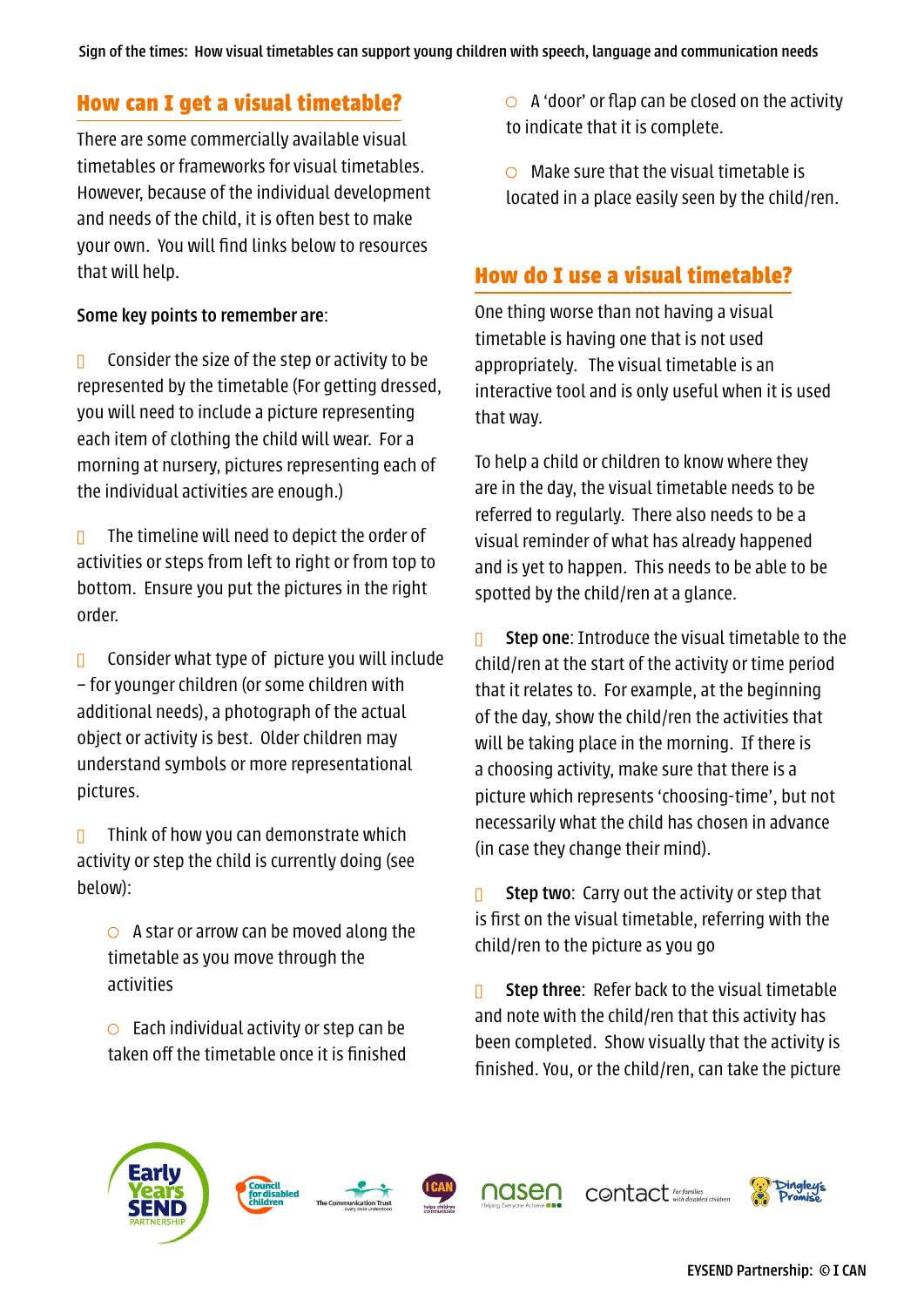of the step or activity off the visual timetable and put it into a box marked 'done'. (It is important to keep the picture to refer back to when recapping what has been completed. The pictures of completed activities can also be used when encouraging the child/ren to reflect back, or tell you what they liked best.) Alternatively, you can move the star or arrow across to the next activity or close the door or flap on the completed activity or step.

 $\Box$  Step four: Repeat steps two and three until the timetable is completed.

It is important that each activity on the timetable is completed and that this takes place in the identified order. If you are running out of time, you can take a very short amount of time with a particular activity, but make sure that you do it. This helps to increase predictability for children and reduce levels of anxiety.

# **What is a now and next board?**

A now and next board is a very much simplified visual timetable which has two activities or steps on it – what is happening now and what is happening next (see image below from suffolklearning.co.uk). This is useful for a child who isn't yet developmentally ready for a visual timetable; is learning the concept and vocabulary for 'now' and 'next'; or who has particular difficulty in moving from one activity to another.